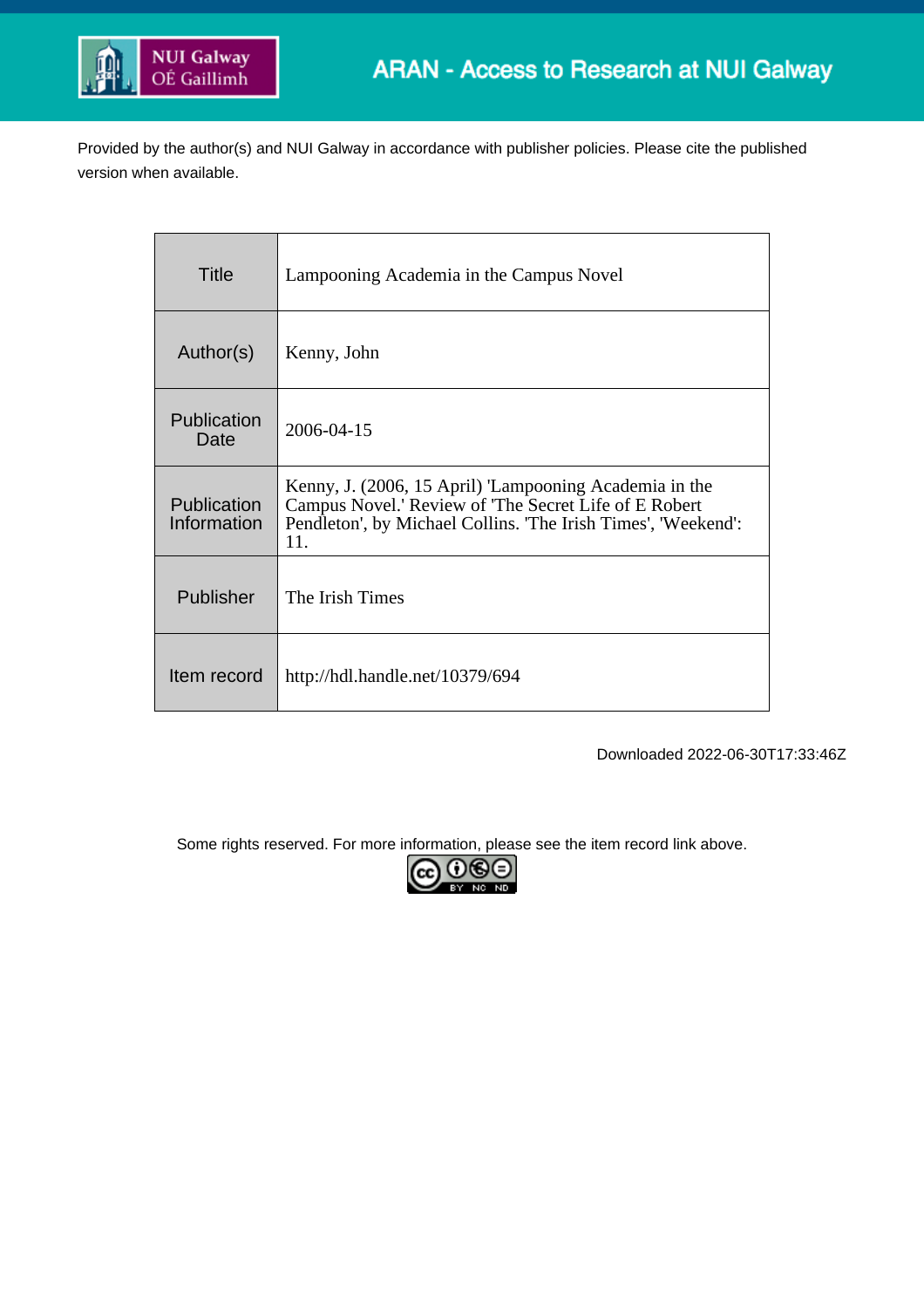## **The death of the author**

## **John Kenny**

**The Secret Life of E. Robert Pendleton**  By Michael Collins Weidenfeld & Nicolson, 328pp, €12.99

It is clever for a writer to have a set number of regularly visited themes or ideas and thereby achieve, at the very least, a kind of virtue by association with the familiar conceit that the great writers are those who spend successive works doing more or less the same, but improvable, job. It is cleverer again for a writer to hitch these same key subjects onto a very particular literary vehicle, to become so associated with a specific type of story that any earlier suspicion among readers of contrivance must give way to the possibility of a natural relation between an author's sensibility and his chosen means.

There is a sense in which Michael Collins, ever since he left Ireland behind in the short stories of *The Meat Eaters* (1992) and *The Feminists Go Swimming* (1996) and in the relative conventionalism of his first novel *The Life and Times of a Teaboy* (1994), has been extraordinarily busy rewriting the same novel-about-America detective-crime-thriller-mystery five times. His first major novel, *Emerald Underground* (1998), though its primary focus was the newly resonant situation of Irish-American "illegals", moved out into the beat-up trailer-park heartlands and intensified the blackness already present in his earlier work to a pitch appropriate to the despairing and vicious and seedy small-town America he would thereafter make thematically his own.

Some individual differences aside, his three subsequent novels, *The Keepers of Truth* (2000), *The Resurrectionists* (2002) and *Lost Souls* (2003), have all used murder as a premise for a disquieting and relentless prodding of America's underbelly in the second half of the twentieth century. Collins is a laureate of family disintegration and trashy amorality, of motel loneliness and on-the-road diner transience, of alienated and paranoid people simultaneously haunted by Vietnam and intimidated by the memory of the pioneer dream. He has waded into this murky territory while ably retaining the tag of literary writer - to call him quasi-literary would be an injustice since his general obedience of detective-crime-thriller-mystery conventions never debilitates his articulate circumspection and approachably implicit moralising.

And almost as if to emphasise the literary possibilities of his favoured genre, Collins's has now adapted it to a second well-established brand of fiction: the rich territory of the campus novel. The first four of the generally quick-fire chapters of *The Secret Life of E. Robert Pendleton* set a typical scene. It is the 1980s, and at plush mid-western Bannockburn College a creative writing teacher named Pendleton is wallowing in the English department, as infuriated with himself for falling from stellar beginnings and writing nothing in ten years as he is with the perceived hypocrisies and idiocies of college life, not least the misguided assumption outside the hallowed walls that something useful is always going on inside. Mindful of his